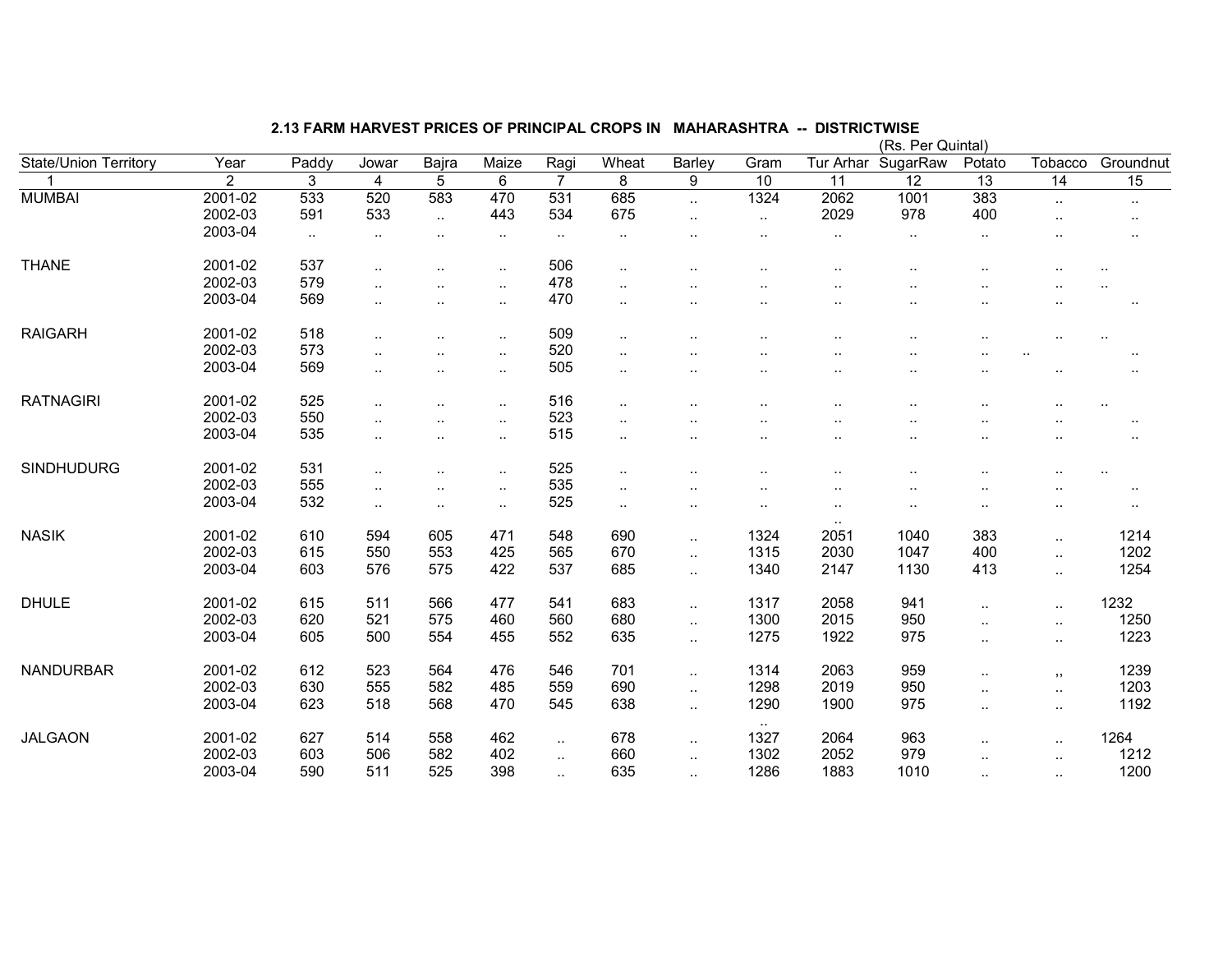|                              |                |       |       |                      |       |                      |       |                      |      |           | (Rs. Per Quintal) |                      |                      |           |
|------------------------------|----------------|-------|-------|----------------------|-------|----------------------|-------|----------------------|------|-----------|-------------------|----------------------|----------------------|-----------|
| <b>State/Union Territory</b> | Year           | Paddy | Jowar | Bajra                | Maize | Ragi                 | Wheat | Barley               | Gram | Tur Arhar | SugarRaw          | Potato               | Tobacco              | Groundnut |
|                              | $\overline{2}$ | 3     | 4     | 5                    | 6     | $\overline{7}$       | 8     | 9                    | 10   | 11        | 12                | 13                   | 14                   | 15        |
| AHMEDNAGAR                   | 2001-02        | 518   | 576   | 585                  | 478   | 525                  | 692   | $\ddotsc$            | 1288 | 2022      | 831               | 368                  | $\sim$               | $\ddotsc$ |
|                              | 2002-03        | 573   | 600   | 521                  | 480   | 530                  | 726   | $\ddotsc$            | 1297 | 1990      | 835               | 393                  | $\ddotsc$            | 1240      |
|                              | 2003-04        | 568   | 676   | 573                  | 491   | 545                  | 826   | $\ddotsc$            | 1300 | 1854      | 1091              | 401                  | $\ddot{\phantom{a}}$ | 1304      |
| <b>PUNE</b>                  | 2001-02        | 461   | 579   | 568                  | 464   | 542                  | 674   | $\cdot$ .            | 1332 | 1998      | 873               | $\sim$               | $\sim$               | 1239      |
|                              | 2002-03        | 460   | 615   | 555                  | 460   | 532                  | 700   | $\ddotsc$            | 1350 | 1950      | 865               | 386                  | $\ddotsc$            | 1288      |
|                              | 2003-04        | 407   | 715   | 613                  | 576   | 525                  | 909   | $\ddotsc$            | 1400 | 1800      | 1064              | 378                  | $\ddotsc$            | 1267      |
| <b>SOLAPUR</b>               | 2001-02        | 493   | 573   | 547                  | 462   | $\ddotsc$            | 681   | μ.                   | 1302 | 2018      | 840               | $\ldots$             | $\sim$               | 1251      |
|                              | 2002-04        | 525   | 668   | 504                  | 423   | $\ddotsc$            | 690   | $\mathbf{r}$ .       | 1320 | 1989      | 862               | $\ddot{\phantom{a}}$ | $\sim$ .             | 1298      |
|                              | 2003-04        | 489   | 700   | 565                  | 547   | $\ddotsc$            | 868   | μ.                   | 1425 | 2005      | 959               | $\ddotsc$            | $\ddotsc$            | 1325      |
| <b>SATARA</b>                | 2001-02        | 502   | 588   | 535                  | 456   | 521                  | 674   |                      | 1349 | 2030      | 834               | 374                  | $\ddotsc$            | 1278      |
|                              | 2002-03        | 530   | 620   | 521                  | 445   | 520                  | 711   | $\ddot{\phantom{a}}$ | 1349 | 2015      | 847               | 399                  | $\ddotsc$            | 1300      |
|                              | 2003-04        | 526   | 755   | 589                  | 500   | 502                  | 840   | $\ddot{\phantom{a}}$ | 1322 | 1800      | 1066              | 390                  | $\ddotsc$            | 1287      |
| <b>SANGLI</b>                | 2001-02        | 533   | 601   | 523                  | 453   | 515                  | 662   | $\ddot{\phantom{a}}$ | 1331 | 2032      | 828               | $\ddotsc$            | $\ddotsc$            | 1332      |
|                              | 2002-03        | 500   | 642   | 515                  | 470   | 500                  | 750   | $\ddot{\phantom{a}}$ | 1360 | 1990      | 835               | $\ddot{\phantom{a}}$ | $\ddotsc$            | 1350      |
|                              | 2003-04        | 489   | 708   | 627                  | 465   | 497                  | 886   | $\ddotsc$            | 1384 | 2000      | 1100              | $\ddotsc$            | $\sim$               | 1400      |
| <b>KOLHAPUR</b>              | 2001-02        | 550   | 604   | $\sim$               | 467   | 517                  | 678   | $\cdot$ .            | 1326 | 2041      | 827               | $\ddotsc$            | $\sim$               | 1278      |
|                              | 2002-03        | 575   | 622   | $\ddot{\phantom{a}}$ | 465   | 500                  | 690   | $\mathbf{r}$ .       | 1319 | 2013      | 839               | $\ddot{\phantom{a}}$ | $\ddotsc$            | 1310      |
|                              | 2003-04        | 560   | 828   | $\ddot{\phantom{a}}$ | 455   | 500                  | 670   | $\ddotsc$            | 1307 | 2025      | 1046              | $\ldots$             | $\sim$               | 1302      |
| <b>AURANGABAD</b>            | 2001-02        | 501   | 554   | 530                  | 449   | $\ddotsc$            | 688   | $\ddotsc$            | 1344 | 2079      | 848               | 377                  | $\ddot{\phantom{a}}$ | 1290      |
|                              | 2002-03        | 512   | 590   | 501                  | 428   | $\ddotsc$            | 670   | μ.                   | 1336 | 2021      | 822               | 361                  | $\ddotsc$            | 1222      |
|                              | 2003-04        | 513   | 600   | 512                  | 498   | $\ddotsc$            | 685   | $\ddot{\phantom{a}}$ | 1418 | 2075      | 862               | 370                  | $\ddot{\phantom{a}}$ | 1265      |
| <b>JALNA</b>                 | 2001-02        | 493   | 521   | 538                  | 452   | $\ddot{\phantom{1}}$ | 679   | $\cdot$ .            | 1325 | 2032      | 833               | $\ldots$             | $\sim$               | 1283      |
|                              | 2002-03        | 499   | 522   | 542                  | 410   | $\ddotsc$            | 669   | $\mathbf{r}$ .       | 1323 | 2000      | 802               | $\ddot{\phantom{a}}$ | $\ddot{\phantom{a}}$ | 1242      |
|                              | 2003-04        | 483   | 530   | 568                  | 405   | . .                  | 782   |                      | 1465 | 2010      | 939               | $\ddotsc$            | $\sim$               | 1285      |
| <b>BEED</b>                  | 2001-02        | 470   | 558   | 541                  | 456   | $\ddotsc$            | 685   | $\cdot$ .            | 1358 | 2096      | 841               | 381                  | $\sim$               | 1301      |
|                              | 2002-03        | 527   | 531   | 527                  | 460   | $\ddotsc$            | 692   | $\ddot{\phantom{a}}$ | 1352 | 2048      | 847               | 385                  | $\ddot{\phantom{a}}$ | 1324      |
|                              | 2003-04        | 469   | 568   | 550                  | 487   |                      | 848   |                      | 1400 | 2051      | 870               | 398                  | $\ddotsc$            | 1396      |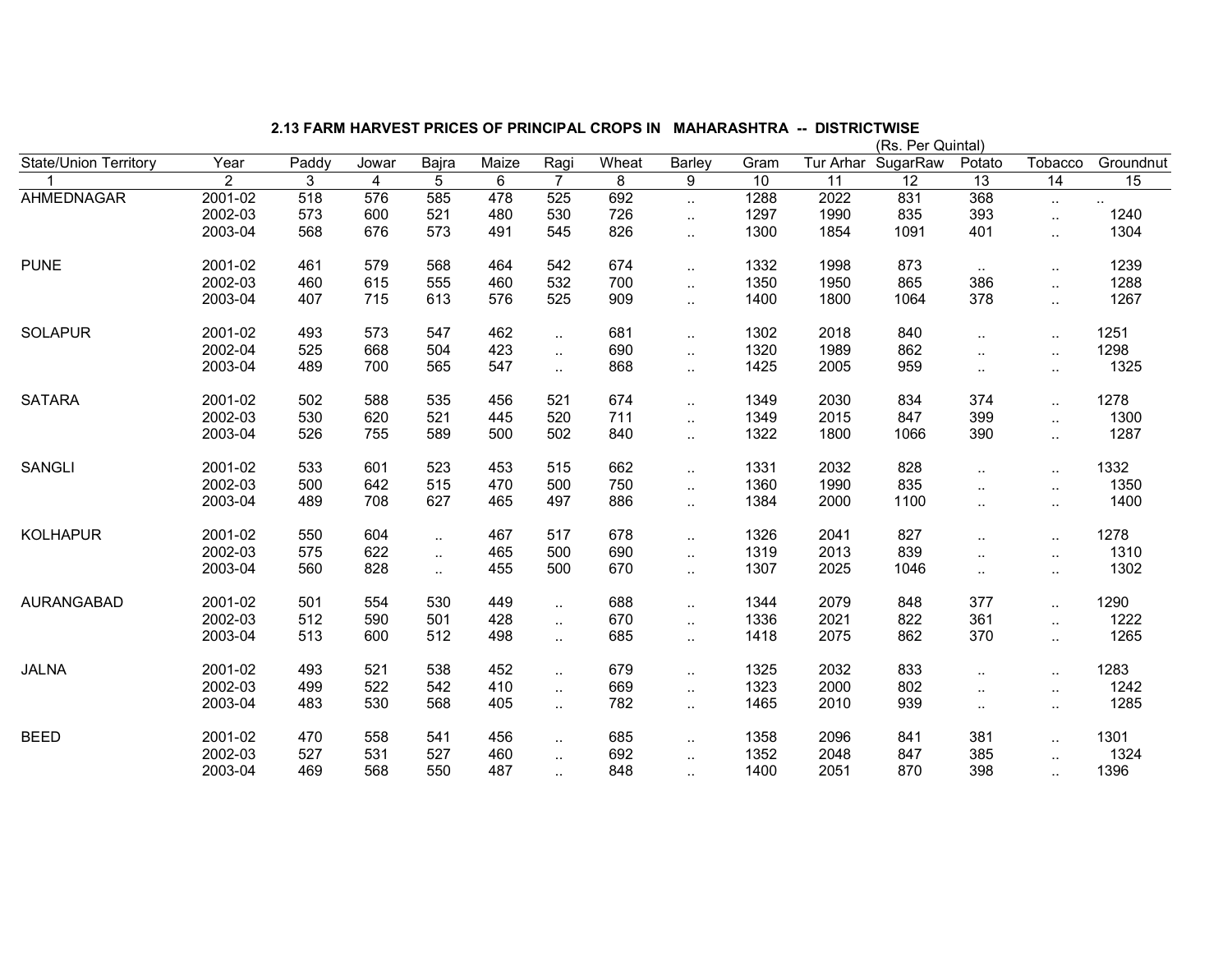|                              |                |                      |                         |       |       |                |       |                      |                 |           | (Rs. Per Quintal) |                      |                      |                       |
|------------------------------|----------------|----------------------|-------------------------|-------|-------|----------------|-------|----------------------|-----------------|-----------|-------------------|----------------------|----------------------|-----------------------|
| <b>State/Union Territory</b> | Year           | Paddy                | Jowar                   | Bajra | Maize | Ragi           | Wheat | Barley               | Gram            | Tur Arhar | SugarRaw          | Potato               | Tobacco              | Groundnut             |
|                              | $\overline{2}$ | 3                    | $\overline{\mathbf{4}}$ | 5     | 6     | $\overline{7}$ | 8     | 9                    | $\overline{10}$ | 11        | $\overline{12}$   | $\overline{13}$      | $\overline{14}$      | $\overline{15}$       |
| <b>LATUR</b>                 | 2001-02        | 485                  | 566                     | 533   | 461   | $\ddotsc$      | 693   | $\ddotsc$            | 1350            | 2025      | 857               | $\ddotsc$            | $\ddotsc$            | 1289                  |
|                              | 2002-03        | 506                  | 533                     | 506   | 490   | $\ddotsc$      | 672   | $\ddot{\phantom{a}}$ | 1392            | 2040      | 870               | $\cdot$ .            | $\sim$               | 1293                  |
|                              | 2003-04        | 534                  | 604                     | 530   | 493   | $\ddotsc$      | 830   | $\ldots$             | 1400            | 2025      | 898               | ٠.                   | $\sim$               | 1302                  |
| OSMANABAD                    | 2001-02        | 500                  | 562                     | 521   | 469   | $\ddotsc$      | 687   | $\ldots$             | 1415            | 2029      | 845               | ٠.                   | $\sim$               | 1279                  |
|                              | 2002-03        | 493                  | 562                     | 518   | 458   | $\ddotsc$      | 679   | $\ddotsc$            | 1422            | 2015      | 857               | ٠.                   | $\ddotsc$            | 1265                  |
|                              | 2003-04        | 510                  | 601                     | 526   | 521   | $\ddotsc$      | 741   | $\ddot{\phantom{a}}$ | 1435            | 2145      | 875               | $\cdot$ .            | $\sim$               | 1292                  |
| <b>NANDED</b>                | 2001-02        | 487                  | 555                     | 497   | 464   | $\ddotsc$      | 668   | $\cdot$ .            | 1422            | 2008      | 838               | $\cdot$ .            | $\sim$               | 1250                  |
|                              | 2002-03        | 486                  | 492                     | 486   | 470   | $\ddotsc$      | 658   | $\ddotsc$            | 1374            | 1989      | 838               | $\ddot{\phantom{a}}$ | $\ddot{\phantom{1}}$ | 1306                  |
|                              | 2003-04        | 502                  | 525                     | 457   | 465   |                | 653   |                      | 1366            | 1860      | 849               | $\ddotsc$            | $\ddotsc$            | 1520                  |
| <b>PARBHANI</b>              | 2001-02        | 493                  | 532                     | 485   | 441   | $\ddotsc$      | 684   | $\ldots$             | 1366            | 2047      | 811               | $\ddotsc$            | $\sim$               | 1258                  |
|                              | 2003-03        | 385                  | 510                     | 400   | 450   | $\ddotsc$      | 655   | $\mathbf{r}$ .       | 1340            | 2012      | 817               | $\ddot{\phantom{a}}$ | $\ddotsc$            | 1125                  |
|                              | 2003-04        | 407                  | 538                     | 421   | 460   | $\ddotsc$      | 700   | μ.                   | 1323            | 2011      | 870               |                      | $\ddot{\phantom{1}}$ | 1203                  |
| <b>HINGOLI</b>               | 2001-02        | 501                  | 540                     | 475   | 446   | $\sim$         | 675   | $\cdot$ .            | 1341            | 2041      | 817               | $\ddotsc$            | $\sim$               | 1252                  |
|                              | 2002-03        | 501                  | 502                     | 413   | 458   | $\ddotsc$      | 670   | $\ddot{\phantom{a}}$ | 1338            | 2048      | 824               | $\ddotsc$            | $\ddotsc$            | 1230                  |
|                              | 2003-04        | 493                  | 525                     | 403   | 475   | Ω.             | 675   | $\ddotsc$            | 1365            | 2007      | 855               | $\cdot$ .            | $\sim$               | 1265                  |
| <b>BULDHANA</b>              | 2001-02        | 481                  | 501                     | 478   | 440   | $\ddotsc$      | 665   | $\ldots$             | 1333            | 2017      | 834               | $\ldots$             | $\sim$               | $\sim$ $\sim$<br>1342 |
|                              | 2002-03        | 485                  | 489                     | 470   | 445   | $\ddotsc$      | 655   | $\ddot{\phantom{a}}$ | 1320            | 2004      | 839               |                      | $\sim$               | 1350                  |
|                              | 2003-04        | $\ddotsc$            | 565                     | 425   | 435   | ٠.             | 727   | $\ddot{\phantom{a}}$ | 1361            | 1800      | 850               | $\ddotsc$            | $\ddot{\phantom{1}}$ | 1425                  |
| <b>AKOLA</b>                 | 2001-02        | 463                  | 517                     | 472   | 436   | $\ddotsc$      | 673   | $\ldots$             | 1379            | 1971      | 817               | $\cdot$ .            | $\sim$               | 1316                  |
|                              | 2002-03        | $\ddot{\phantom{1}}$ | 497                     | 400   | 446   | $\ddotsc$      | 670   | $\ddotsc$            | 1365            | 1969      | 830               | $\ddotsc$            | $\sim$               | 1312                  |
|                              | 2003-04        | $\ddot{\phantom{1}}$ | 500                     | 456   | 433   | $\ddotsc$      | 741   | $\ldots$             | 1315            | 1900      | 825               | $\cdot$ .            | $\sim$               | 1376                  |
| <b>WASHIM</b>                | 2001-02        | 458                  | 515                     | 465   | 441   | $\sim$         | 661   | $\cdot$ .            | 1345            | 2015      | 822               |                      | $\sim$               | 1319                  |
|                              | 2002-03        | 465                  | 526                     | 430   | 441   | $\ddotsc$      | 665   | $\ddotsc$            | 1340            | 2011      | 858               | $\ddot{\phantom{a}}$ | $\ddotsc$            | 1310                  |
|                              | 2003-04        | 470                  | 520                     | 455   | 439   | $\ddotsc$      | 685   |                      | 1322            | 2000      | 850               | ٠.                   | $\sim$               | 1300                  |
| <b>AMRAVATI</b>              | 2001-02        | 461                  | 522                     | 476   | 433   | $\ddotsc$      | 675   | $\cdot$ .            | 1328            | 2003      | 843               | 367                  | $\sim$               | 1344                  |
|                              | 2002-03        | 490                  | 561                     | 430   | 443   | $\ddotsc$      | 685   | $\ddotsc$            | 1336            | 2001      | 857               | 400                  | $\ddotsc$            | 1396                  |
|                              | 2003-04        | 503                  | 515                     | 435   | 430   | μ.             | 665   | μ.                   | 1302            | 2225      | 835               | 426                  | $\ddotsc$            | 1383                  |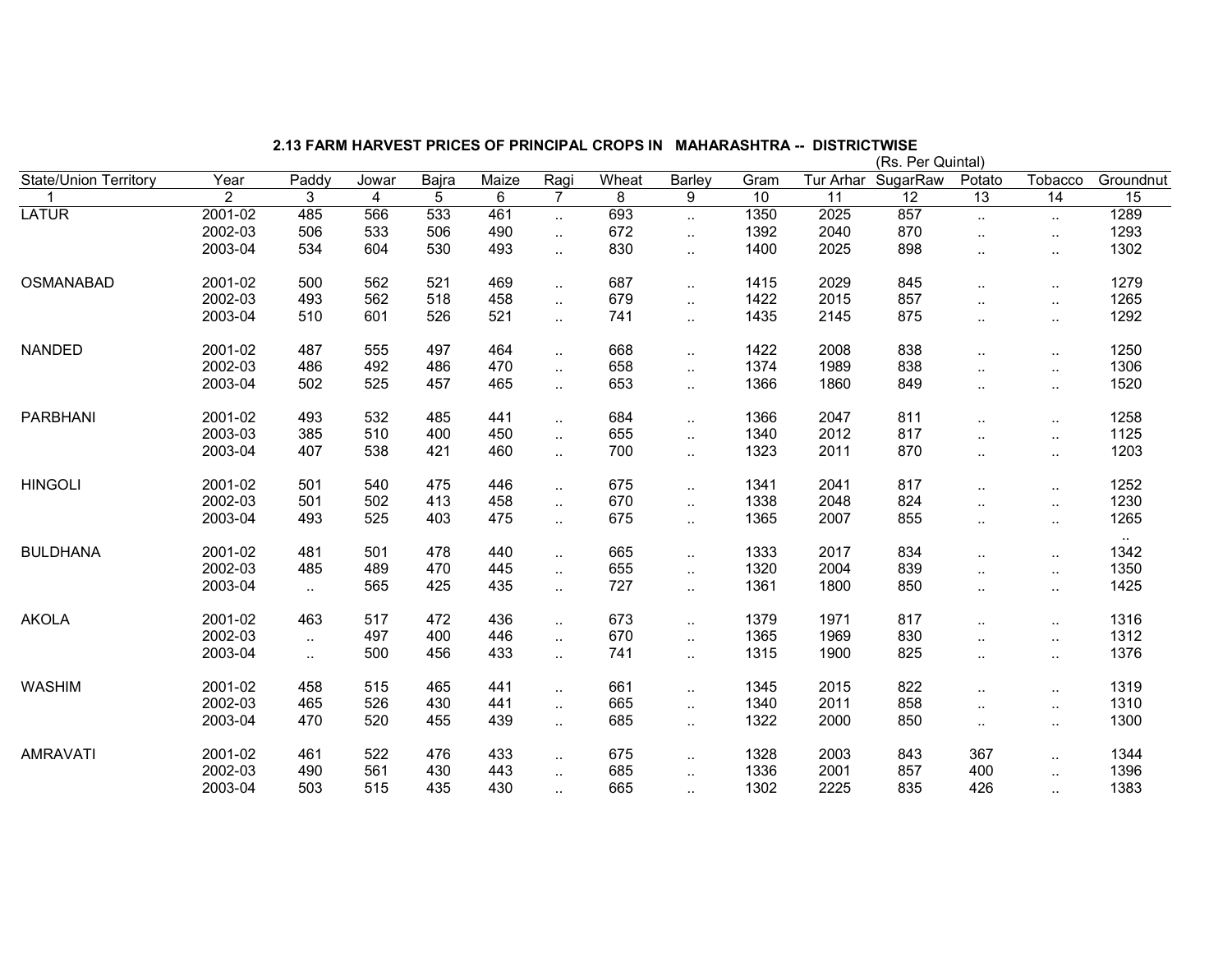|                                           |                |       |       |           |           |                      |       |                      |      |           | (Rs. Per Quintal) |                      |                      |               |
|-------------------------------------------|----------------|-------|-------|-----------|-----------|----------------------|-------|----------------------|------|-----------|-------------------|----------------------|----------------------|---------------|
| <b>State/Union Territory</b>              | Year           | Paddy | Jowar | Bajra     | Maize     | Ragi                 | Wheat | <b>Barley</b>        | Gram | Tur Arhar | SugarRaw          | Potato               | Tobacco              | Groundnut     |
|                                           | $\overline{2}$ | 3     | 4     | 5         | 6         | $\overline{7}$       | 8     | 9                    | 10   | 11        | 12                | 13                   | 14                   | 15            |
| YAVATMAL                                  | 2001-02        | 454   | 526   | 481       | 438       | $\cdot$ .            | 659   | $\cdot$ .            | 1323 | 2008      | 825               | $\ddotsc$            | $\ddot{\phantom{1}}$ | 1312          |
|                                           | 2002-03        | 470   | 505   | 472       | 440       | $\cdot$ .            | 665   | $\cdot$ .            | 1330 | 1987      | 835               |                      | $\ddot{\phantom{1}}$ | 1320          |
|                                           | 2003-04        | 475   | 535   | 494       | 465       | $\ddotsc$            | 650   | $\ldots$             | 1307 | 1856      | 852               |                      | $\sim$               | 1365          |
| <b>WARDHA</b>                             | 2001-02        | 511   | 500   | 453       | 449       | $\cdot$ .            | 651   | $\cdot$ .            | 1381 | 2012      | 829               | $\cdot$ .            | $\ddot{\phantom{1}}$ | 1328          |
|                                           | 2002-03        | 519   | 515   | $\ddotsc$ | $\ddotsc$ | $\ddot{\phantom{a}}$ | 674   | $\ddotsc$            | 1383 | 2001      | 812               | $\ddot{\phantom{a}}$ | $\ddotsc$            | 1499          |
|                                           | 2003-04        | 525   | 536   | $\sim$    | $\cdot$ . | $\cdot$ .            | 665   | $\cdot$ .            | 1333 | 2154      | 837               | $\sim$               | $\cdot$ .            | 1499          |
| <b>NAGPUR</b>                             | 2001-02        | 498   | 498   | 465       | 451       | $\ddotsc$            | 669   | $\cdot$ .            | 1353 | 2005      | 843               | 372                  | $\ddotsc$            | 1326          |
|                                           | 2002-03        | 500   | 482   | $\ddotsc$ | 453       | $\ddotsc$            | 688   | $\cdot$ .            | 1367 | 2017      | 852               | 385                  | $\ddotsc$            | 1400          |
|                                           | 2003-04        | 475   | 466   | $\ddotsc$ | 449       | $\ddotsc$            | 670   | $\cdot$ .            | 1304 | 1900      | 843               | 382                  | $\ddotsc$            | 1365          |
| <b>BHANDARA</b>                           | 2001-02        | 505   | 500   | 472       | 448       | $\cdot$ .            | 666   | $\ddotsc$            | 1341 | 2006      | 846               | 383                  | $\ddot{\phantom{a}}$ | $\cdot$ .     |
|                                           | 2002-03        | 519   | 498   | $\sim$    | 450       | $\cdot$ .            | 700   | $\cdot$ .            | 1343 | 2002      | 830               | 386                  |                      |               |
|                                           | 2003-04        | 492   | 500   | $\ddotsc$ | 445       | $\ddotsc$            | 685   | $\ddotsc$            | 1413 | 1800      | 825               | 397                  | $\ddotsc$            | $\sim$ $\sim$ |
| <b>GONDIA</b>                             | 2001-02        | 471   | 502   | 477       | 442       | $\ddotsc$            | 668   | $\ddotsc$            | 1351 | 1979      | 827               |                      |                      |               |
|                                           | 2003-03        | 487   | 503   | $\ddotsc$ | 452       | $\cdot$ .            | 680   | $\ddotsc$            | 1352 | 2000      | $\sim$            | $\cdot$ .            | $\ddotsc$            | $\sim$ $\sim$ |
|                                           | 2003-04        | 459   | 560   | 597       | 442       | $\cdot$ .            | 656   | $\cdot$ .            | 1318 | 1972      | $\ddotsc$         | ٠.                   | $\ddotsc$            | $\sim$        |
| <b>CHANDRAPUR</b>                         | 2001-02        | 467   | 502   | 474       | 449       | $\ddotsc$            | 666   | $\cdot$ .            | 1358 | 1971      | 819               |                      |                      | $\sim$        |
|                                           | 2002-03        | 475   | 525   | $\ddotsc$ | $\cdot$ . | $\ddotsc$            | 680   | $\cdot$ .            | 1361 | 2000      | . .               |                      |                      | $\sim$ $\sim$ |
|                                           | 2003-04        | 427   | 501   | $\ddotsc$ | $\cdot$ . | $\sim$ $\sim$        | 650   | $\cdot$ .            | 1312 | 1947      |                   |                      | $\ddot{\phantom{a}}$ |               |
| <b>GADCHIROLI</b>                         | 2001-02        | 459   | 506   | 468       | 445       | $\cdot$ .            | 662   | $\cdot$ .            | 1290 | 1986      | . .               |                      | $\ddot{\phantom{a}}$ | $\sim$ $\sim$ |
|                                           | 2002-03        | 470   | 510   | $\ddotsc$ | 447       | $\ddotsc$            | 662   | $\ddot{\phantom{a}}$ | 1293 | 1990      | $\cdot$ .         |                      | $\ddotsc$            | $\ddotsc$     |
|                                           | 2003-04        | 434   | 510   | $\ddotsc$ | 448       |                      | 665   | $\ddot{\phantom{a}}$ | 1265 | 1959      |                   |                      | $\sim$               | $\sim$        |
| <b>MAHARASHTRA</b>                        | 2001-02        | 512   | 548   | 565       | 457       | 527                  | 678   | $\ddotsc$            | 1344 | 2015      | 850               | 375                  | $\ddotsc$            | 1269          |
| <b>(STATE WEIGHTED</b><br><b>AVERAGE)</b> | 2002-03        | 538   | 543   | 535       | 433       | 525                  | 683   | $\ldots$             | 1332 | 1999      | 770               | 389                  | $\ddot{\phantom{1}}$ | 1285          |
|                                           | 2003-04        | 516   | 562   | 557       | 453       | 515                  | 721   |                      | 1328 | 1983      | 1003              | 397                  | $\ddotsc$            | 1313          |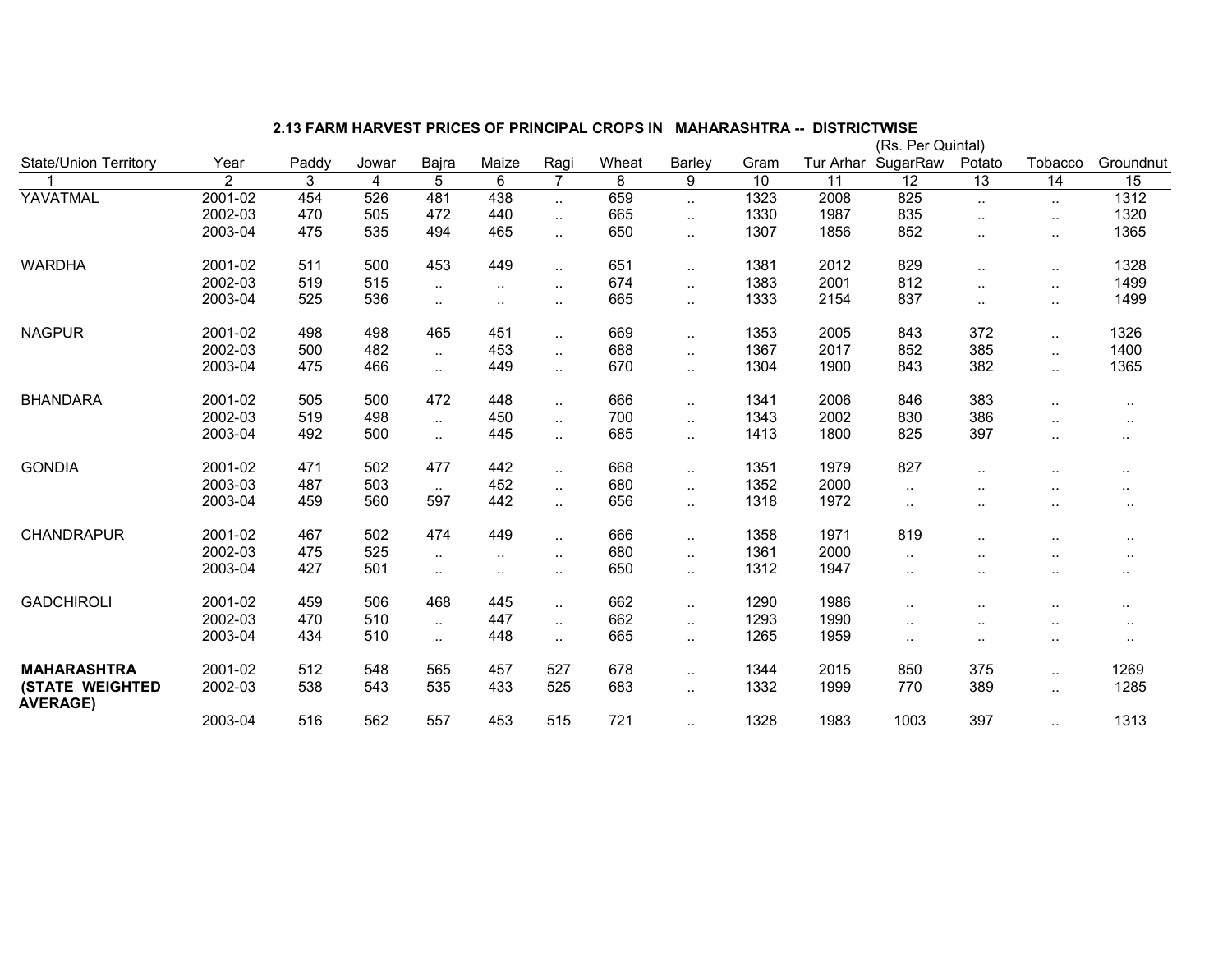|                              |                |           |                      |                |                      |           |                      |           |                      |                      |           |          | (Rs. Per Quintal)    |           |
|------------------------------|----------------|-----------|----------------------|----------------|----------------------|-----------|----------------------|-----------|----------------------|----------------------|-----------|----------|----------------------|-----------|
| <b>State/Union Territory</b> | Year           |           | RapeSeed Sesamum     | Linseed        | CasterSeed           | Toria     | Cotton               | Jute      | Sunnhemp             | Pepper               | Ginger    | Chilly   | Turmeric             | Mesta     |
| $\mathbf{1}$                 | $\overline{2}$ | 16        | 17                   | 18             | 19                   | 20        | 21                   | 22        | 23                   | 24                   | 25        | 26       | 27                   | 28        |
| <b>MUMBAI</b>                | 2001-02        | $\sim$    | 1959                 | $\mathbf{r}$ . | 888                  | $\sim$    | $\sim$ .             | $\sim$ .  | $\sim$               | $\sim$               | $\sim$    | 2719     | $\ldots$             | $\sim$    |
|                              | 2002-03        | $\ddotsc$ | 1901                 | $\ldots$       | 950                  | $\sim$    |                      | $\cdot$ . | $\sim$               | ٠.                   | $\sim$    | 2762     | $\cdot$ .            | $\cdot$ . |
|                              | 2003-04        | $\sim$    | $\sim$               | $\cdot$ .      | $\cdot$ .            |           |                      |           |                      |                      | ٠.        | $\cdots$ |                      | $\sim$    |
|                              |                |           |                      |                |                      |           |                      |           |                      |                      |           |          |                      |           |
| <b>THANE</b>                 | 2001-02        | $\cdot$ . | $\ddotsc$            |                | $\cdot$ .            | . .       |                      |           | $\cdot$ .            |                      |           |          | $\cdot$ .            | $\sim$    |
|                              | 2002-03        | $\sim$    | $\sim$               |                |                      | ٠.        | . .                  |           | $\ddotsc$            | ٠.                   | ٠.        | ٠.       | $\ddot{\phantom{a}}$ | $\sim$    |
|                              | 2003-04        |           |                      |                |                      |           |                      |           |                      |                      |           |          |                      |           |
|                              |                | $\sim$    | $\sim$               |                |                      | ٠.        | μ.                   |           | ٠.                   |                      |           |          | $\ddot{\phantom{a}}$ | $\sim$    |
| <b>RAIGARH</b>               | 2001-02        |           |                      |                |                      |           |                      |           |                      |                      |           |          |                      |           |
|                              | 2002-03        | $\cdot$ . | $\ddot{\phantom{a}}$ |                |                      |           |                      |           |                      |                      |           |          |                      | $\cdots$  |
|                              | 2003-04        | $\cdot$ . | $\ddot{\phantom{a}}$ |                |                      |           |                      |           |                      |                      |           |          |                      | $\cdots$  |
|                              |                | $\sim$    | $\ddot{\phantom{a}}$ |                |                      |           | $\ddot{\phantom{0}}$ | $\cdot$ . | $\cdot$ .            |                      |           |          | $\cdot$ .            | $\cdots$  |
| <b>RATNAGIRI</b>             | 2001-02        |           |                      |                |                      |           |                      |           |                      |                      |           |          |                      |           |
|                              | 2002-03        | $\cdot$ . | $\ddot{\phantom{a}}$ |                |                      |           |                      |           | . .                  |                      |           |          |                      | $\cdot$ . |
|                              | 2003-04        | $\cdot$ . |                      |                |                      |           |                      |           |                      |                      |           |          |                      | $\sim$    |
|                              |                | $\cdot$ . | $\ddot{\phantom{0}}$ |                |                      | ٠.        |                      |           | $\ddot{\phantom{0}}$ |                      |           |          | $\cdot$ .            | $\cdot$ . |
| <b>SINDHUDURG</b>            | 2001-02        | $\ddotsc$ |                      |                | $\ddot{\phantom{a}}$ | ٠.        | $\ddot{\phantom{0}}$ |           | $\cdot$ .            |                      | ٠.        | ٠.       | $\ddot{\phantom{a}}$ | $\sim$    |
|                              | 2002-03        |           |                      |                |                      |           |                      |           |                      |                      |           |          |                      |           |
|                              | 2003-04        | $\cdot$ . |                      |                |                      |           |                      |           |                      |                      |           |          |                      | $\sim$    |
|                              |                | $\cdot$ . | $\ddotsc$            |                |                      | ٠.        | . .                  |           |                      |                      | ٠.        |          | ٠.                   | $\sim$    |
| <b>NASIK</b>                 | 2001-02        | $\ldots$  | 1750                 | $\ldots$       | $\sim$               | $\sim$    | 2731                 | $\cdot$ . | $\cdot$ .            | $\ddot{\phantom{a}}$ | $\sim$    | 2731     | $\ldots$             | $\sim$    |
|                              | 2002-03        | $\sim$    | 1725                 | $\sim$         | 950                  | $\ddotsc$ | 2850                 |           |                      |                      | $\cdot$ . | 2850     |                      |           |
|                              | 2003-04        | $\ddotsc$ | 1700                 |                | 918                  |           |                      |           |                      |                      |           | 2701     |                      | $\cdots$  |
|                              |                |           |                      | $\sim$         |                      | $\ddotsc$ | $\sim$               | $\ddotsc$ | $\cdot$ .            | $\cdot$ .            | $\sim$    |          | $\sim$               | $\sim$    |
| <b>DHULE</b>                 | 2001-02        | $\sim$    | 1931                 | $\cdot$ .      |                      |           |                      |           |                      |                      | $\sim$    | 2678     | $\ddot{\phantom{a}}$ | $\cdot$ . |
|                              | 2002-03        | $\sim$    | 1940                 | $\cdot$ .      |                      |           |                      |           |                      |                      | $\sim$    | 2751     | $\ldots$             | $\cdots$  |
|                              | 2003-04        |           | 1922                 |                |                      |           |                      |           |                      |                      |           | 2801     |                      |           |
|                              |                | $\sim$    |                      | $\sim$         |                      | ٠.        | . .                  | $\sim$    | $\cdot$ .            | $\ddot{\phantom{0}}$ | $\sim$    |          | $\sim$               | $\sim$    |
| NANDURBAR                    | 2001-02        | $\sim$    | 1974                 | $\ldots$       |                      |           |                      |           |                      | ٠.                   | $\ddotsc$ | 2644     | $\cdot$ .            | $\sim$    |
|                              | 2002-03        | $\sim$    | 1980                 | $\sim$         |                      |           |                      |           |                      |                      | $\sim$    | 2646     | $\sim$               | $\sim$    |
|                              | 2003-04        |           | 1978                 |                |                      |           |                      |           |                      |                      |           | 2546     |                      |           |
|                              |                | $\sim$    |                      | $\ddotsc$      |                      |           |                      |           | . .                  |                      | $\sim$    |          | $\sim$               | $\cdots$  |
| <b>JALGAON</b>               | 2001-02        | $\ddotsc$ | 1972                 | $\cdot$ .      |                      |           | $\cdot$ .            |           | $\ddotsc$            | ٠.                   | $\sim$    | 2763     | $\cdot$ .            | $\cdot$ . |
|                              | 2002-03        | $\sim$    | 1957                 | $\ddotsc$      |                      |           | $\cdot$ .            |           | $\cdot$ .            | $\ddotsc$            | $\ddotsc$ | 2801     | $\cdot$ .            |           |
|                              | 2003-04        |           | 1940                 |                |                      |           |                      |           |                      |                      |           | 2800     |                      | $\sim$    |
|                              |                | $\sim$    |                      | $\ddotsc$      | $\ddotsc$            | $\ddotsc$ | $\cdot$ .            | $\cdot$ . | $\sim$               | $\ddot{\phantom{a}}$ | $\ddotsc$ |          | $\cdot$ .            | $\sim$    |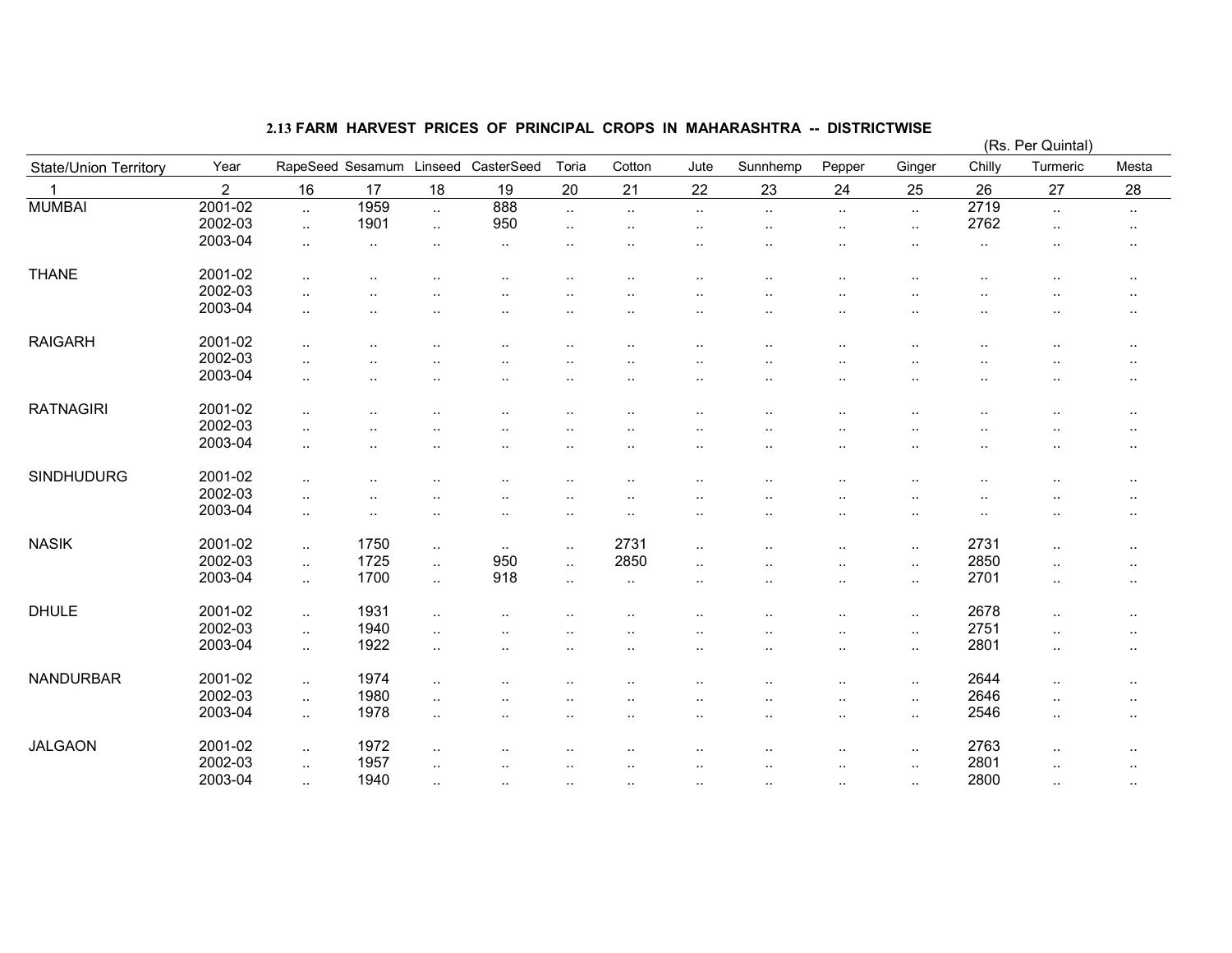|                       |                |                          |                      |                      |                             |                      |                      |                      |                      |                      | (Rs. Per Quintal)    |                      |                      |                      |
|-----------------------|----------------|--------------------------|----------------------|----------------------|-----------------------------|----------------------|----------------------|----------------------|----------------------|----------------------|----------------------|----------------------|----------------------|----------------------|
| State/Union Territory | Year           | RapeSeed Sesamum         |                      | Linseed              | CasterSeed                  | Toria                | Cotton               | Jute                 | Sunnhemp             | Pepper               | Ginger               | Chilly               | Turmeric             | Mesta                |
|                       | $\overline{2}$ | 16                       | 17                   | 18                   | 19                          | 20                   | 21                   | 22                   | 23                   | 24                   | 25                   | 26                   | 27                   | 28                   |
| <b>AHMEDNAGAR</b>     | 2001-02        | $\ldots$                 | 1962                 | 1131                 | $\mathcal{L}_{\mathcal{A}}$ | $\ddot{\phantom{1}}$ | $\cdot$ .            | $\sim$               | $\sim$ .             | $\ddotsc$            | $\sim$               | $\sim$ $\sim$        | $\cdot$ .            | $\sim$               |
|                       | 2002-03        | $\ddotsc$                | 1968                 | 1135                 | $\ddotsc$                   | $\ddotsc$            | $\cdot$ .            | $\cdot$ .            | $\cdot$ .            | $\ddotsc$            | $\sim$ .             | 3000                 | $\cdot$ .            | $\ddotsc$            |
|                       | 2003-04        | $\sim$                   | 1950                 | 1187                 | $\cdot$ .                   | $\ddotsc$            |                      | $\ddotsc$            | $\cdot$ .            | $\cdot$ .            | $\cdot$ .            | 2940                 | $\cdot$ .            | $\sim$               |
| <b>PUNE</b>           | 2001-02        | $\ldots$                 | 1928                 | $\sim$               | $\ddot{\phantom{a}}$        |                      |                      |                      |                      |                      | $\cdot$ .            | 2954                 | $\ldots$             | $\sim$               |
|                       | 2002-03        | $\ddotsc$                | 2000                 | $\ddotsc$            | $\ddotsc$                   |                      |                      |                      |                      | $\cdot$ .            | $\sim$               | 2960                 | $\ddot{\phantom{a}}$ | $\ddotsc$            |
|                       | 2003-04        | $\ddotsc$                | 1970                 |                      |                             |                      |                      |                      |                      |                      |                      | 2893                 |                      |                      |
|                       |                |                          |                      | $\sim$               | $\ddot{\phantom{a}}$        | $\ddotsc$            | . .                  | $\cdot$ .            | $\ddotsc$            | $\ddot{\phantom{a}}$ | $\sim$               |                      | $\cdot$ .            | $\sim$ $\sim$        |
| <b>SOLAPUR</b>        | 2001-02        | $\ldots$                 | 1960                 | 1138                 | 988                         | $\sim$               |                      |                      |                      |                      | $\cdot$ .            | 2833                 | $\ldots$             | $\sim$               |
|                       | 2003-03        | $\ldots$                 | 1960                 | 1140                 | 1000                        | $\cdot$ .            |                      |                      |                      |                      | $\cdot$ .            | 2877                 | $\ddot{\phantom{a}}$ | $\ddot{\phantom{a}}$ |
|                       | 2003-04        | $\ldots$                 | 1925                 | 1150                 | 940                         | $\ddotsc$            |                      |                      |                      |                      | $\ldots$             | 2803                 | $\ddotsc$            | $\sim$               |
|                       |                |                          |                      |                      |                             |                      |                      |                      |                      |                      |                      |                      |                      |                      |
| <b>SATRA</b>          | 2001-02        | $\sim$                   |                      | ٠.                   | ٠.                          |                      |                      |                      |                      | $\cdot$ .            | $\sim$ $\sim$        | 2778                 | $\cdot$ .            | $\ddotsc$            |
|                       | 2002-03        | $\overline{\phantom{a}}$ | $\ddot{\phantom{a}}$ | $\ddot{\phantom{a}}$ | $\ddotsc$                   | $\ddotsc$            |                      | . .                  | $\ddotsc$            | $\ddot{\phantom{a}}$ | $\sim$ .             | 3100                 | $\ddot{\phantom{a}}$ | $\ddotsc$            |
|                       | 2003-04        | $\cdot$ .                | $\ddot{\phantom{a}}$ | $\cdot$ .            | $\ddotsc$                   | $\ddot{\phantom{a}}$ |                      | $\cdot$ .            |                      | $\cdot$ .            | $\sim$               | 3000                 | $\ddotsc$            | $\ddotsc$            |
| <b>SANGLI</b>         | 2001-02        |                          |                      |                      |                             |                      |                      |                      |                      |                      |                      | 2755                 |                      |                      |
|                       | 2002-03        | $\ddotsc$                |                      | $\ddot{\phantom{a}}$ | $\ddot{\phantom{a}}$        | ٠.                   |                      |                      |                      | $\ddot{\phantom{a}}$ | $\ldots$             | 2972                 | $\ldots$             | $\cdot$ .            |
|                       | 2003-04        | $\ddot{\phantom{a}}$     |                      | $\ddot{\phantom{a}}$ |                             |                      |                      | $\cdot$ .            |                      |                      | $\ldots$             | 2895                 | $\ddot{\phantom{a}}$ |                      |
|                       |                | $\ddotsc$                | $\ddot{\phantom{a}}$ | $\cdot$ .            | $\ddotsc$                   |                      |                      | $\cdot$ .            | $\ddotsc$            | $\ddot{\phantom{a}}$ | $\sim$ .             |                      | $\ddot{\phantom{a}}$ | $\sim$ $\sim$        |
| <b>KOLHAPUR</b>       | 2001-02        | $\cdot$ .                |                      |                      |                             |                      |                      |                      |                      |                      | $\cdot$ .            | 2821                 | $\cdot$ .            | $\sim$               |
|                       | 2002-03        | $\ldots$                 |                      |                      | ٠.                          |                      |                      |                      |                      |                      | $\cdot$ .            | 2851                 | $\ddot{\phantom{a}}$ | $\cdot$ .            |
|                       | 2003-04        | $\ddotsc$                | $\ddot{\phantom{a}}$ | $\ddotsc$            | $\ddotsc$                   | $\ddot{\phantom{a}}$ |                      | $\cdot$ .            |                      | $\ddot{\phantom{a}}$ | $\sim$               | 2803                 | $\ddotsc$            |                      |
|                       |                |                          |                      |                      |                             |                      |                      |                      |                      |                      |                      |                      |                      |                      |
| AURANGABAD            | 2001-02        | $\ldots$                 | 2061                 | 1172                 | $\sim$ $\sim$               | $\ddotsc$            |                      |                      |                      |                      | $\cdot$ .            | 2638                 | $\ldots$             | $\ddotsc$            |
|                       | 2002-03        | $\ddotsc$                | 2015                 | 1120                 | 1600                        | $\ddotsc$            |                      |                      |                      | $\cdot$ .            | $\cdot$ .            | 2678                 | $\cdot$ .            | $\ddotsc$            |
|                       | 2003-04        | $\ldots$                 | 2012                 | 1164                 | 1550                        | $\sim$               |                      |                      |                      |                      | $\cdot$ .            | 2581                 | $\ddotsc$            | $\sim$               |
| <b>JALNA</b>          | 2001-02        | $\ddotsc$                | 2053                 | 1171                 | $\sim$                      | $\ddotsc$            |                      |                      |                      |                      | $\ddot{\phantom{a}}$ | $\ddotsc$            |                      | $\ddotsc$            |
|                       | 2002-03        |                          | 2003                 | 1185                 | 1000                        |                      |                      |                      |                      |                      |                      |                      |                      |                      |
|                       | 2003-04        | $\ldots$                 | 2015                 | 1172                 | 998                         | $\ddotsc$            |                      |                      |                      | $\cdot$ .            | $\ddotsc$            | $\ddotsc$            |                      | $\ddot{\phantom{a}}$ |
|                       |                | $\ldots$                 |                      |                      |                             | $\ddotsc$            | $\ddot{\phantom{a}}$ | $\ddot{\phantom{a}}$ | $\ddotsc$            | $\ddot{\phantom{a}}$ | $\cdot$ .            | $\ddot{\phantom{a}}$ | $\cdot$ .            | $\cdot$ .            |
| <b>BEED</b>           | 2001-02        | $\ldots$                 | 2047                 | 1044                 | $\ddotsc$                   |                      |                      |                      |                      | $\ddot{\phantom{a}}$ | $\cdot$ .            | 2631                 |                      | $\ddotsc$            |
|                       | 2002-03        | $\ldots$                 | 2011                 | 1150                 | 1100                        | $\ddotsc$            |                      | $\ddot{\phantom{a}}$ | $\ddotsc$            | $\ldots$             | $\cdot$ .            | 2658                 | $\ddotsc$            | $\cdot$ .            |
|                       | 2003-04        | $\ddotsc$                | 2075                 | 1200                 | 1094                        | $\ddotsc$            | $\ddot{\phantom{a}}$ | $\ldots$             | $\ddot{\phantom{a}}$ | $\ldots$             | $\sim$ .             | 2575                 | $\cdot$ .            | $\cdot$ .            |
|                       |                |                          |                      |                      |                             |                      |                      |                      |                      |                      |                      |                      |                      |                      |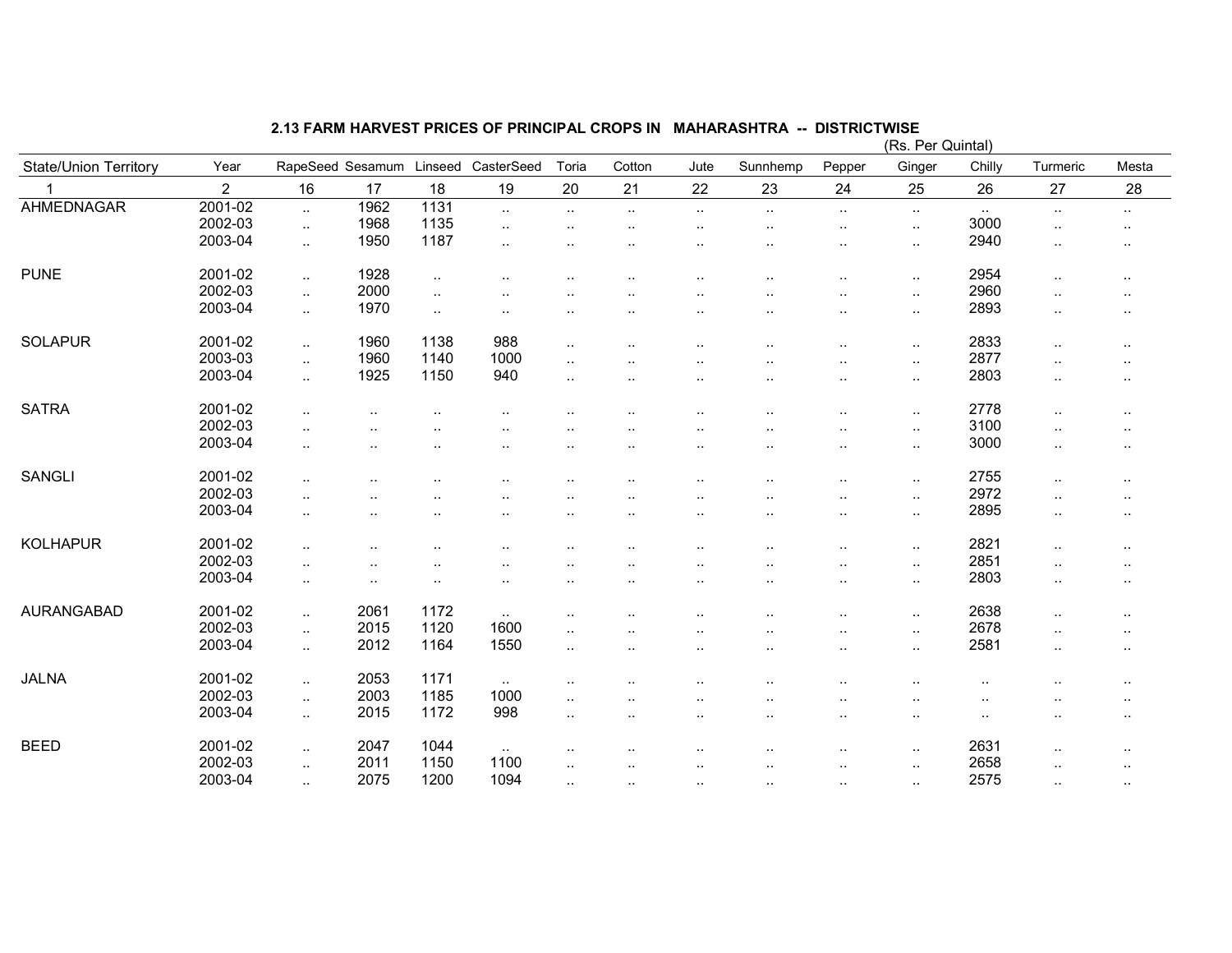|                       |                |           |                  |           |                        |                          |                      |                      |                      |                      | (RS. Per Quintal)    |           |                      |                      |
|-----------------------|----------------|-----------|------------------|-----------|------------------------|--------------------------|----------------------|----------------------|----------------------|----------------------|----------------------|-----------|----------------------|----------------------|
| State/Union Territory | Year           |           | RapeSeed Sesamum | Linseed   | CasterSeed             | Toria                    | Cotton               | Jute                 | Sunnhemp             | Pepper               | Ginger               | Chilly    | Turmeric             | Mesta                |
|                       | $\overline{2}$ | 16        | 17               | 18        | 19                     | 20                       | 21                   | 22                   | 23                   | 24                   | 25                   | 26        | 27                   | 28                   |
| <b>LATUR</b>          | 2001-02        | $\ldots$  | 2063             | 1069      | $\ddotsc$              | $\sim$                   | $\sim$               | $\sim$               | $\sim$               | $\sim$               | $\sim$               | $\sim$    | $\sim$               | $\sim$               |
|                       | 2002-03        | $\ldots$  | 2083             | 1170      | $\ddot{\phantom{a}}$ . | $\ddotsc$                |                      |                      | $\cdot$ .            | $\cdot$ .            | ٠.                   | $\ddotsc$ |                      | $\cdot$ .            |
|                       | 2003-04        | $\ldots$  | 2017             | 1205      | $\ddot{\phantom{a}}$ . | ٠.                       |                      |                      |                      |                      | $\ddot{\phantom{a}}$ | $\ddotsc$ | $\ddot{\phantom{a}}$ | $\ddot{\phantom{a}}$ |
| OSMANABAD             | 2001-02        | $\ddotsc$ | 2012             | 1062      | 991                    | $\overline{\phantom{a}}$ |                      |                      |                      | $\ddot{\phantom{a}}$ |                      |           | $\ddot{\phantom{a}}$ |                      |
|                       | 2002-03        | $\ddotsc$ | 2053             | 1200      | $\sim$                 |                          |                      |                      |                      |                      |                      |           |                      |                      |
|                       | 2003-04        | $\ldots$  | 2100             | 1400      | $\ddotsc$              | ٠.                       |                      | $\cdot$ .            | $\cdot$ .            |                      | $\ddot{\phantom{a}}$ | $\ddotsc$ |                      | $\cdot$ .            |
| <b>NANDED</b>         | 2001-02        | $\ddotsc$ | 2073             | 1090      | 963                    | $\ddotsc$                |                      |                      |                      | $\ddot{\phantom{a}}$ | $\cdot$ .            | 2442      | $\ddotsc$            | $\ldots$             |
|                       | 2002-03        |           | 2095             | 1092      | 950                    |                          |                      |                      |                      |                      |                      | 2501      |                      |                      |
|                       | 2003-04        | $\ldots$  | 2018             | 1095      | 935                    | $\ddotsc$                |                      |                      |                      |                      | $\cdot$ .            | 2532      | $\cdot$ .            | $\cdot$ .            |
|                       |                | $\ldots$  |                  |           |                        | $\ddotsc$                |                      |                      |                      | $\cdot$ .            | $\cdot$ .            |           | $\cdot$ .            | $\cdot$ .            |
| <b>PARBHANI</b>       | 2001-02        | $\ldots$  | 2060             | 1135      | 975                    | $\sim$                   |                      |                      |                      | $\ddot{\phantom{a}}$ | $\ddotsc$            | $\cdot$ . | $\cdot$ .            |                      |
|                       | 2003-03        | $\ddotsc$ | 2080             | 1170      | 970                    | $\ddotsc$                |                      |                      |                      | $\ddot{\phantom{a}}$ |                      |           |                      | $\cdot$ .            |
|                       | 2003-04        | $\ldots$  | 2125             | 1182      | 985                    | $\ddotsc$                |                      | $\cdot$ .            |                      |                      | $\cdot$ .            |           | $\cdot$ .            | $\ddot{\phantom{a}}$ |
| <b>HINGOLI</b>        | 2001-02        | $\ldots$  | 2065             | 1140      | $\ddotsc$              |                          |                      | $\cdot$ .            |                      | $\cdot$ .            | $\cdot$ .            | $\cdot$ . | $\cdot$ .            |                      |
|                       | 2002-03        | $\ddotsc$ | 2070             | 1158      |                        |                          |                      |                      |                      |                      |                      |           |                      |                      |
|                       | 2003-04        |           | 2037             | 1175      | $\ddotsc$              |                          |                      |                      |                      |                      | $\ddotsc$            |           |                      |                      |
|                       |                | $\ddotsc$ |                  |           | $\ddotsc$              | $\ddot{\phantom{a}}$     |                      | $\cdot$ .            |                      | $\cdot$ .            | $\ddotsc$            | $\cdot$ . | $\cdot$ .            | $\cdot$ .            |
| <b>BULDHANA</b>       | 2001-02        | $\ldots$  | 2021             | $\sim$    | $\ddotsc$              | ٠.                       |                      |                      |                      |                      | $\ddot{\phantom{a}}$ | 2487      | $\ldots$             | $\ldots$             |
|                       | 2002-03        | $\ldots$  | 2075             | $\ddotsc$ | 1000                   | ٠.                       |                      |                      |                      |                      | $\cdot$ .            | 2500      | $\cdot$ .            | $\cdots$             |
|                       | 2003-04        | $\ddotsc$ | 2027             | $\ddotsc$ | 995                    | $\ddotsc$                | $\ddot{\phantom{a}}$ | $\ddot{\phantom{a}}$ | $\ddot{\phantom{a}}$ | $\ddot{\phantom{a}}$ | $\sim$ .             | 2575      | $\ddotsc$            | $\cdot$ .            |
| <b>AKOLA</b>          | 2001-02        | $\ldots$  | 2038             | 1147      | $\ddot{\phantom{a}}$   |                          |                      |                      |                      |                      |                      |           |                      |                      |
|                       | 2002-03        | $\ddotsc$ | 2061             | $\ddotsc$ |                        |                          |                      |                      |                      |                      |                      |           |                      |                      |
|                       | 2003-04        |           | 2035             |           |                        |                          |                      |                      |                      |                      |                      |           |                      |                      |
|                       |                | $\ldots$  |                  | $\cdot$ . |                        |                          |                      |                      |                      |                      |                      |           |                      |                      |
| <b>WASHIM</b>         | 2001-02        | $\sim$    | 2012             | 1150      | $\ddot{\phantom{a}}$   |                          |                      |                      |                      |                      | $\ddot{\phantom{0}}$ | $\ddotsc$ |                      |                      |
|                       | 2002-03        | $\ddotsc$ | 2031             | $\ddotsc$ |                        |                          |                      |                      |                      |                      |                      |           |                      |                      |
|                       | 2003-04        | $\ldots$  | 2018             | $\sim$    | $\ddot{\phantom{a}}$   | ٠.                       |                      |                      |                      |                      | $\cdot$ .            |           |                      |                      |
| <b>AMRAVATI</b>       | 2001-02        | $\sim$    | 2009             | 1140      | 984                    | $\ddotsc$                |                      |                      |                      | $\ddot{\phantom{a}}$ | $\sim$               | 2482      | $\cdot$ .            | $\cdot$ .            |
|                       | 2002-03        | $\sim$    | 2000             | $\sim$    | 1000                   | $\cdot$ .                |                      | $\cdot$ .            | $\ddotsc$            | $\sim$               | $\ddotsc$            | 2593      | $\cdot$ .            | $\sim$               |
|                       | 2003-04        |           | 2061             |           | 1020                   |                          |                      |                      |                      |                      |                      | 2603      |                      |                      |
|                       |                | $\ldots$  |                  | $\ddotsc$ |                        | $\ddot{\phantom{a}}$     | $\ddot{\phantom{a}}$ | $\ldots$             | $\ddot{\phantom{a}}$ | $\ddotsc$            | $\cdot$ .            |           | $\ldots$             | $\sim$               |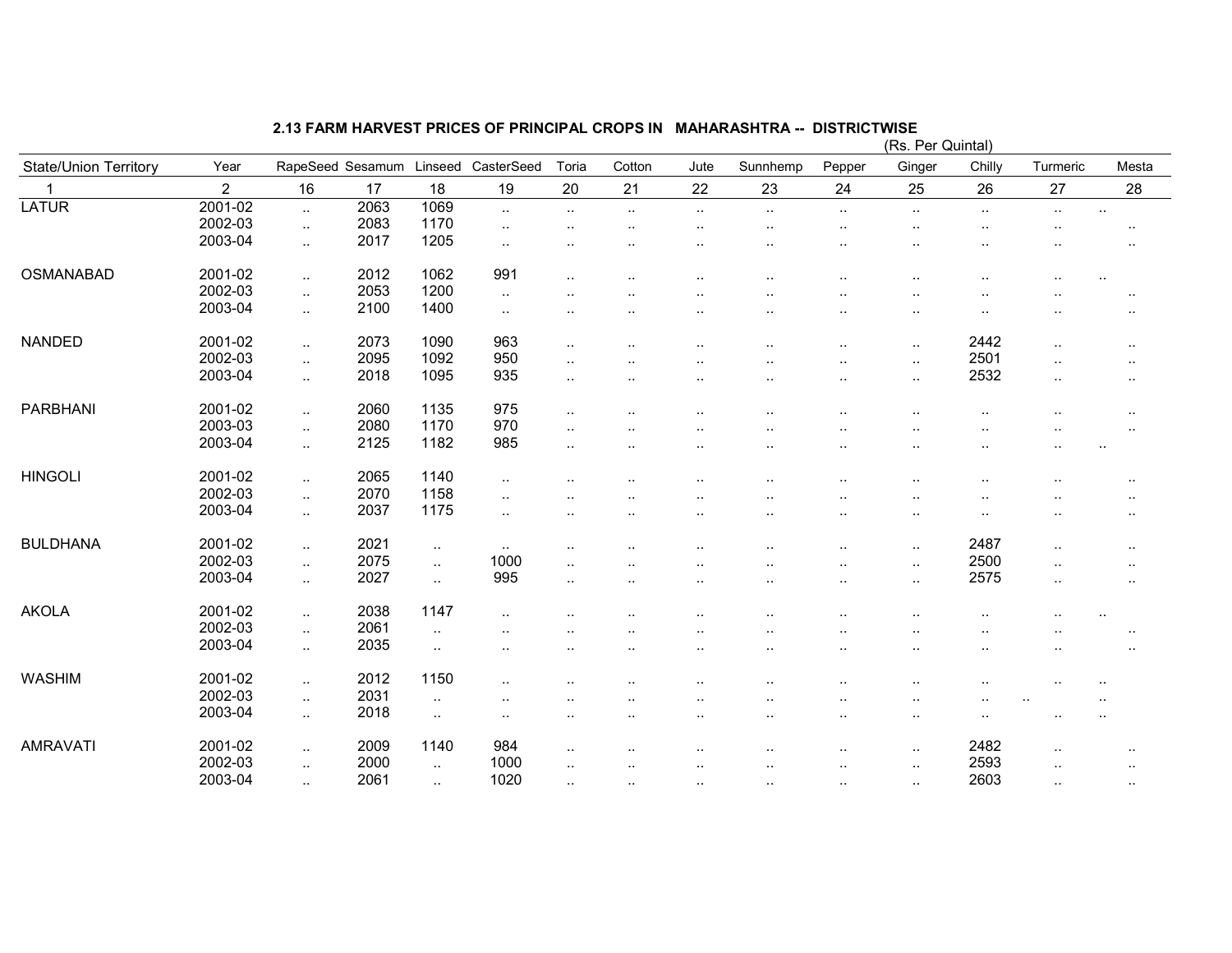|                              |                |           |         |         |                      |               |               |           |                      |                      | (Rs. Per Quintal) |           |               |        |
|------------------------------|----------------|-----------|---------|---------|----------------------|---------------|---------------|-----------|----------------------|----------------------|-------------------|-----------|---------------|--------|
| <b>State/Union Territory</b> | Year           | RapeSeed  | Sesamum | Linseed | CasterSeed           | Toria         | Cotton        | Jute      | Sunnhemp             | Pepper               | Ginger            | Chilly    | Turmeric      | Mesta  |
|                              | $\overline{2}$ | 16        | 17      | 18      | 19                   | 20            | 21            | 22        | 23                   | 24                   | 25                | 26        | 27            | 28     |
| YAVATMAL                     | 2001-02        | $\sim$    | 1976    | 1131    | $\ddotsc$            | $\cdot$ .     | $\sim$        | $\ldots$  | $\ddotsc$            | $\sim$ .             | $\ldots$          | 2479      | $\sim$        | $\sim$ |
|                              | 2002-03        | $\ddotsc$ | 2201    | 1134    | $\ddotsc$            |               | . .           |           |                      | $\ddotsc$            | $\ddotsc$         | 2500      | $\ddotsc$     | $\sim$ |
|                              | 2003-04        | $\ddotsc$ | 2138    | 1320    | $\sim$               | $\sim$ $\sim$ |               |           |                      | $\sim$               | $\cdot$ .         | 2510      | $\sim$        | $\sim$ |
| <b>WARDHA</b>                | 2001-02        | $\sim$    | 1961    | 1141    | $\ddotsc$            | $\cdot$ .     | $\cdot$ .     | $\cdot$ . |                      | $\ddotsc$            | $\cdot$ .         | $\cdot$ . | $\sim$        | $\sim$ |
|                              | 2003-03        | $\ldots$  | 1970    | 1190    | $\sim$               | $\cdot$ .     | $\sim$        |           |                      | $\sim$               | $\sim$ $\sim$     | $\sim$    | $\sim$        | $\sim$ |
|                              | 2003-04        | $\ddotsc$ | 2013    | 1102    | $\ddot{\phantom{a}}$ | $\ddotsc$     | . .           | $\cdot$ . |                      | $\ddotsc$            | $\sim$ $\sim$     | $\cdot$ . | $\sim$        | $\sim$ |
| <b>NAGPUR</b>                | 2001-02        | $\sim$    | 1945    | 1115    | $\sim$ $\sim$        | $\cdot$ .     | $\cdot$ .     | $\ddotsc$ | $\cdot$ .            | $\sim$               | $\sim$ $\sim$     | 2490      | $\sim$        | $\sim$ |
|                              | 2002-03        | $\sim$    | 1950    | 1200    | 1288                 | $\cdot$ .     | . .           |           |                      | $\sim$               | $\cdot$ .         | 2486      | $\sim$        | $\sim$ |
|                              | 2003-04        | $\ddotsc$ | 2000    | 1125    | 1272                 | $\sim$        | $\cdot$ .     |           |                      | $\ldots$             | $\cdot$ .         | 2450      | $\sim$        | $\sim$ |
| <b>BHANDARA</b>              | 2001-02        | $\sim$    | 1961    | 1129    | $\sim$               | $\cdot$ .     |               |           |                      | $\sim$               | $\cdot$ .         | 2479      | $\sim$        | $\sim$ |
|                              | 2002-03        | $\ddotsc$ | 1975    | 1190    | $\ddot{\phantom{a}}$ | $\ddotsc$     | $\sim$ $\sim$ |           |                      | $\ddotsc$            | $\sim$            | 2504      | $\ddotsc$     | $\sim$ |
|                              | 2003-04        | $\ddotsc$ | 1952    | 1135    | $\sim$               | $\sim$        | $\cdots$      |           |                      | $\sim$               | $\sim$            | 2498      | $\sim$        | $\sim$ |
| <b>GONDIA</b>                | 2001-02        | $\ddotsc$ | 1953    | 1121    | $\ddotsc$            |               |               |           |                      | $\ddot{\phantom{0}}$ |                   | ٠.        | ٠.            | $\sim$ |
|                              | 2002-03        | $\sim$    | 1970    | 1200    | $\sim$               | $\cdot$ .     | . .           |           |                      | $\ddot{\phantom{0}}$ |                   |           |               | $\sim$ |
|                              | 2003-04        | $\ddotsc$ | 1980    | 1187    | $\cdot$ .            | $\sim$        | $\cdots$      |           |                      | $\sim$               |                   |           |               | $\sim$ |
|                              |                |           |         |         |                      |               |               |           |                      |                      |                   |           |               |        |
| CHANDRAPUR                   | 2001-02        | $\ddotsc$ | 1958    | 1136    | $\cdot$ .            |               |               |           |                      | $\ddotsc$            | $\cdot$ .         | 2466      | $\sim$        | $\sim$ |
|                              | 2002-03        | $\sim$    | 1978    | 1155    | $\sim$               | $\sim$ $\sim$ | $\cdot$ .     | $\cdot$ . |                      | $\sim$               | $\cdot$ .         | 2489      | $\sim$        | $\sim$ |
|                              | 2003-04        | $\ddotsc$ | 1922    | 1105    | $\sim$               | $\cdot$ .     | $\cdots$      |           |                      | $\sim$               | $\cdot$ .         | 2510      | $\sim$        | $\sim$ |
| <b>GADCHIROLI</b>            | 2001-02        | $\sim$    | 1973    | 1144    | $\ddot{\phantom{a}}$ | $\cdot$ .     | . .           | $\cdot$ . | . .                  | $\sim$               | $\sim$            | 2460      | $\sim$        | $\sim$ |
|                              | 2002-03        | $\sim$    | 1975    | 1120    | $\ddot{\phantom{a}}$ | $\ddotsc$     | $\ddotsc$     | $\ddotsc$ | $\ddot{\phantom{a}}$ | $\ldots$             | $\ldots$          | 2471      | $\ddotsc$     | $\sim$ |
|                              | 2003-04        | $\sim$    | 1978    | 1100    | $\sim$               | $\cdot$ .     | $\sim$        | $\sim$    | $\sim$ $\sim$        | $\sim$ $\sim$        | $\sim$            | 2460      | $\sim$ $\sim$ | $\sim$ |